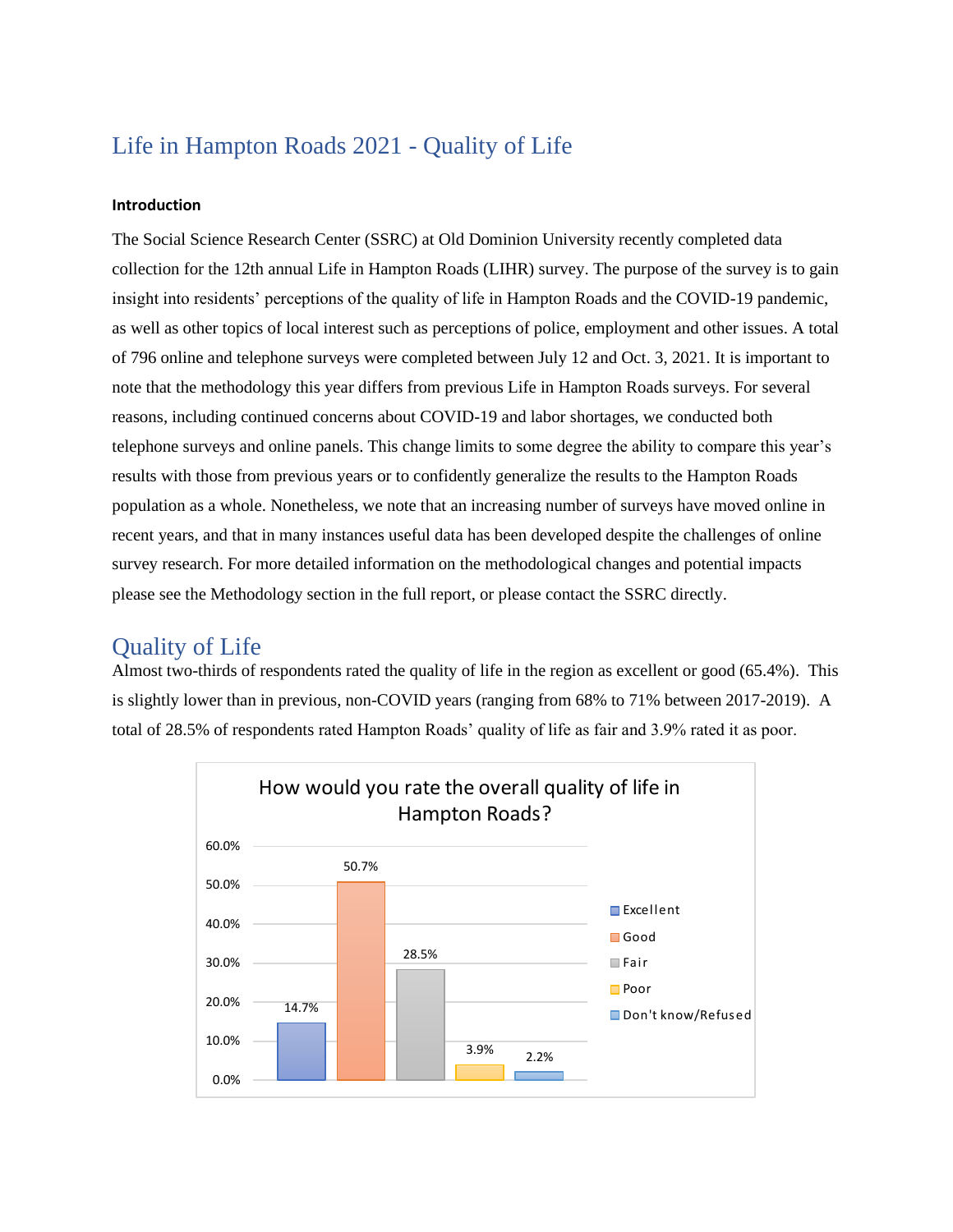Consistent with previous years, respondents rated the quality of life in their city and their neighborhood more highly than they did for the region as a whole. Just over 68% rated the quality of life in their city as good or excellent (68.6%) and 26.1% rated their city as fair. Only 4.3% rated their city's quality of life as poor.



Neighborhood ratings of quality of life were the highest, with 79% rating their neighborhood as excellent or good. Only 16.3% rated their neighborhood quality of life as fair and 4.2% rated it as poor.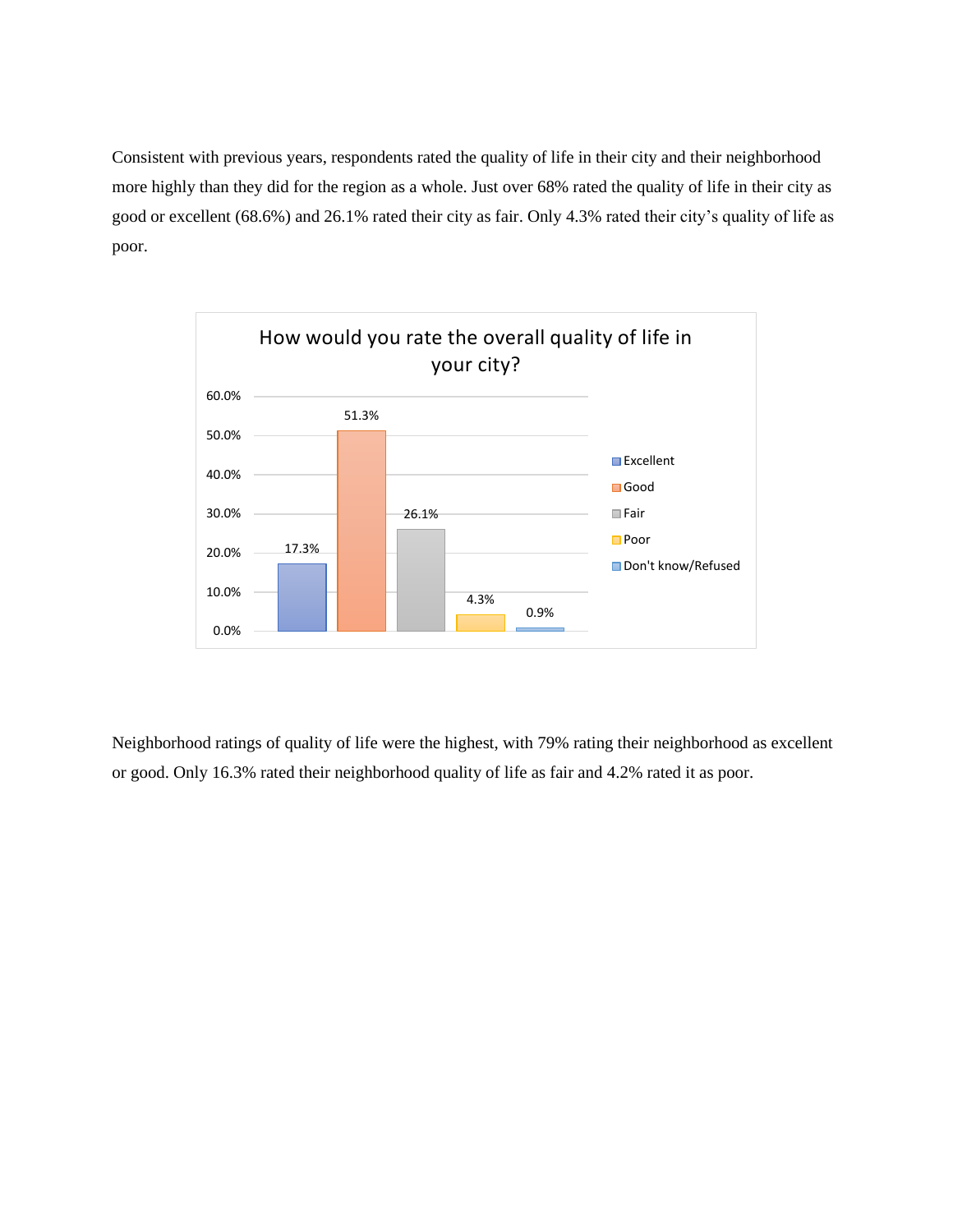

#### **Quality of Life by City**

The ratings clearly and statistically varied based on where respondents live. Across the cities, only a small percentage rated the quality of life in Hampton Roads as poor with the highest percentage in Newport News (11%) followed by the city of Hampton with 6%. Fewer than 5% of residents in the other cities rated the quality of life in the area poorly. A larger proportion of residents rated the area as excellent with about 20% of those living in Norfolk, Virginia Beach and Suffolk reporting that the quality of life is excellent. Combining positive responses (good and excellent), Hampton and Virginia Beach residents were the most likely to rate the regional quality of life as excellent or good (75 and 76%, respectively). More than 60% of residents in Norfolk (62%), Chesapeake (66%), and Suffolk (68%) rated the area favorably while 58% of Portsmouth residents and just half of Newport News residents did so (49.5%).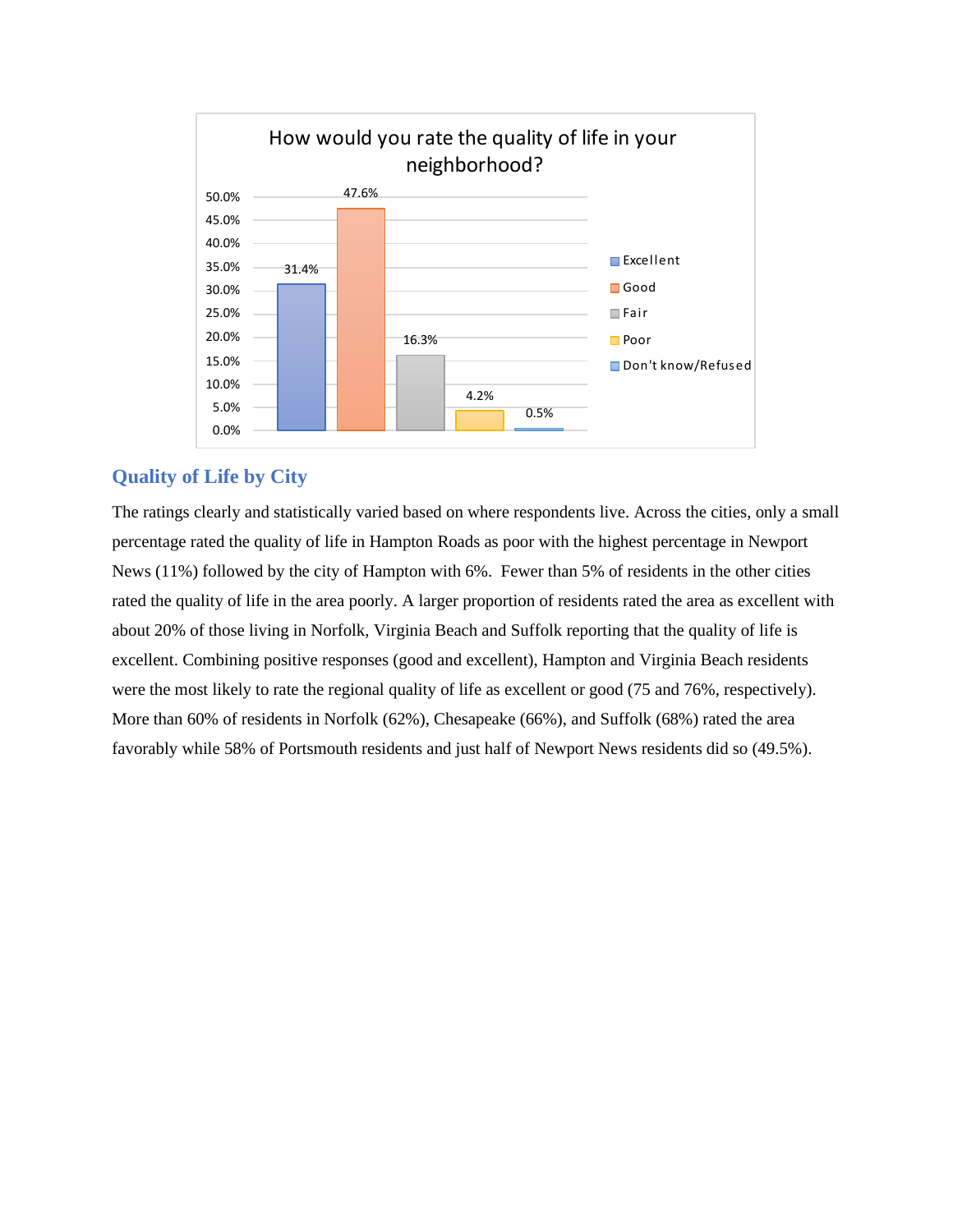# % of City Residents Rating Quality of Life in the Hampton Roads Area as Good or Excellent



The differences are even more pronounced, however, when looking at residents' rating of the city where they live. In most cities, few people rated the quality of life as poor – less than 1% in Virginia Beach and Chesapeake and less than 5% in Suffolk. Less than 9% rated the quality of life of as poor in Norfolk, Newport News and Hampton with only Portsmouth reaching double digits (16%). On the other end of the spectrum, more than one-quarter of residents rated the quality of life as excellent in Virginia Beach and Suffolk while fewer than 10% rated the quality of life as excellent in Portsmouth and Newport News. After combining excellent and good responses, more than 80% of residents in Virginia Beach and Chesapeake rate the quality of life favorable, as do more than 70% of Suffolk and Hampton residents. Over half of Norfolk residents rate their quality of life favorably while less than half of Newport News and Portsmouth residents report that their city quality of life is excellent or good.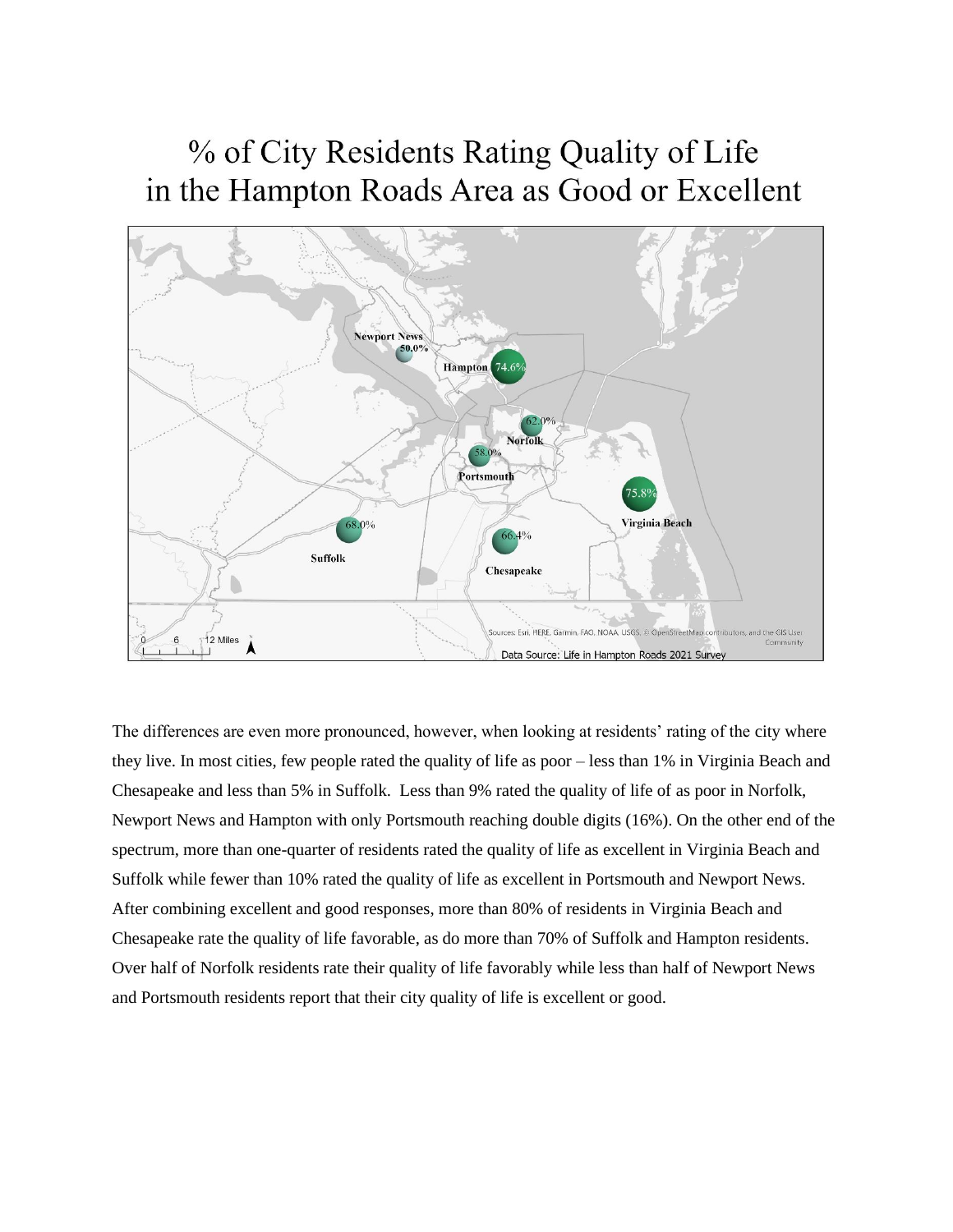## % of Residents Rating Quality of Life in their City as Good or Excellent



There is considerable variation in the sociodemographic and socioeconomic conditions of the neighborhoods within each of the cities of Hampton Roads and likely in the perceived quality of life across residents within each of the cities. When asked about quality of life in the neighborhoods they reside, citizen responses also varied greatly across cities. Clearly, though, and in contrast to perception of their city or the region as a whole, respondents viewed their neighborhoods favorably. In none of the cities did truly negative quality of life ratings (poor) in the neighborhood reach double digits. Furthermore, respondents across cities were more likely to rate the quality of life in their neighborhood as excellent with only Newport News being below than 15%. More than one-third of residents rated the quality of life in their neighborhoods as excellent in Suffolk, Chesapeake and Virginia Beach. When positive responses (good or excellent) are combined, well over half of residents across all cities rated the quality of life in their neighborhood positively.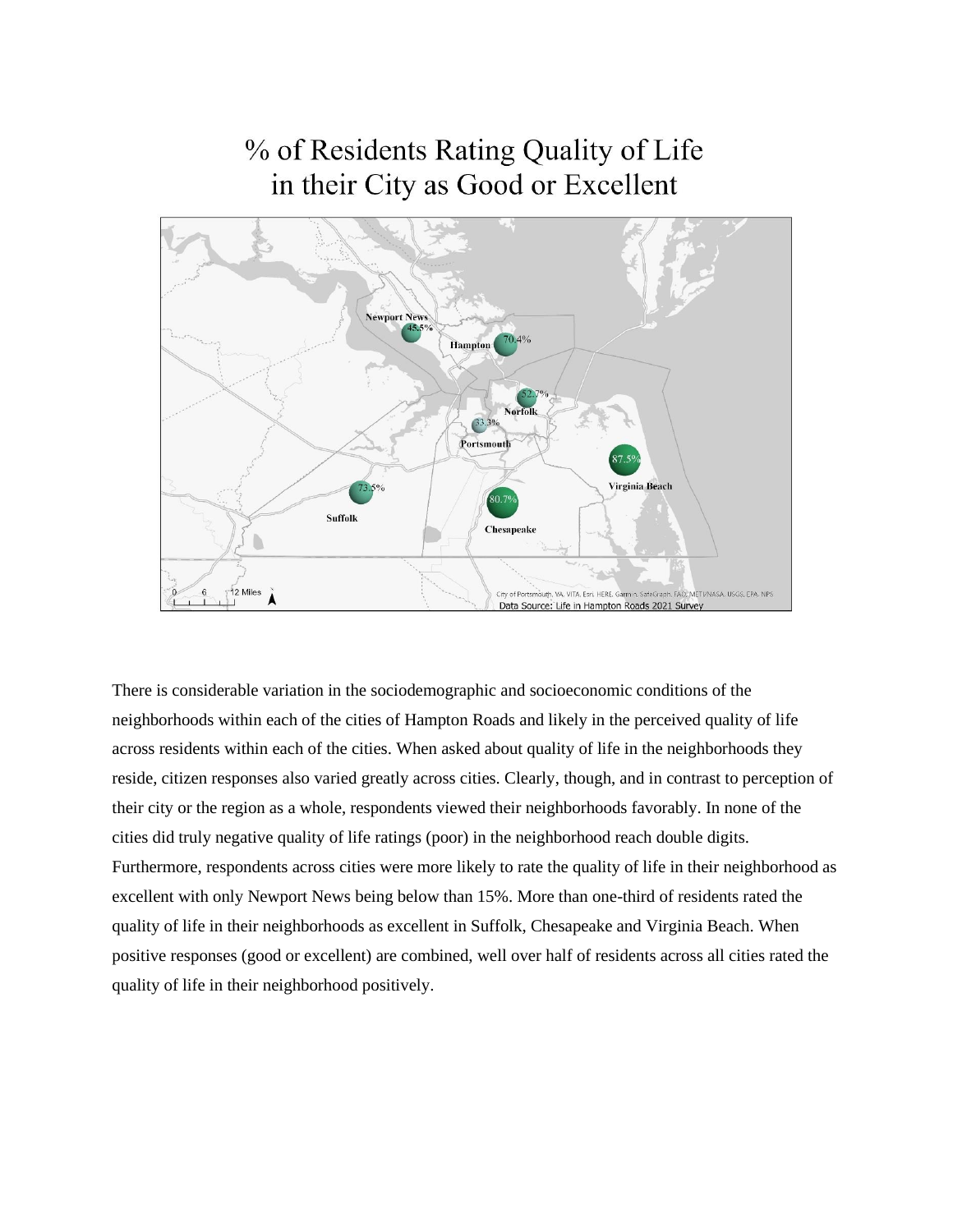